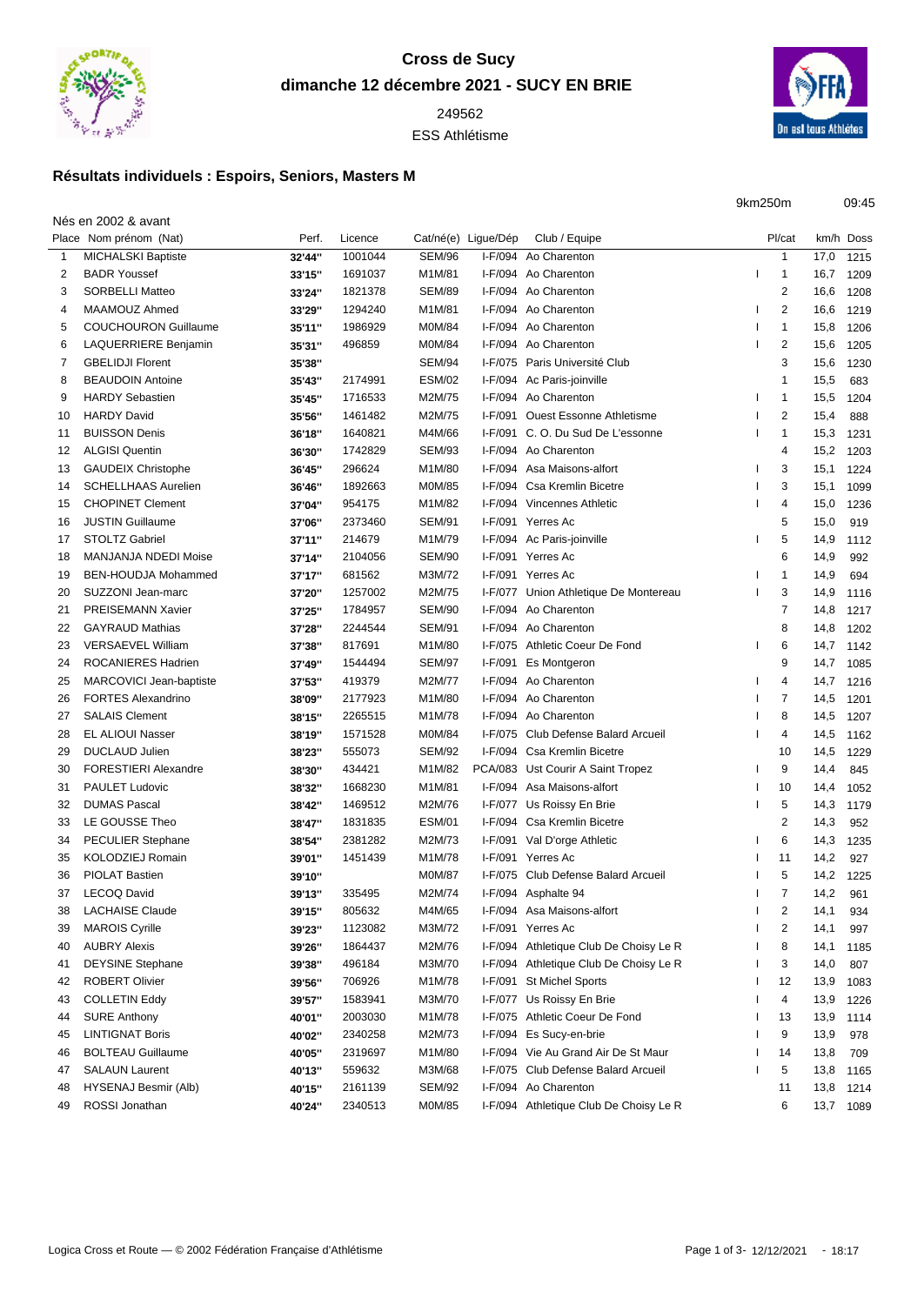| 50  | PONCHEL Gregory             | 40'27"           | 1418502 | M2M/73        |               | I-F/077 Union Athletique De Montereau  |    | 10                      | 13,7 | 1065 |
|-----|-----------------------------|------------------|---------|---------------|---------------|----------------------------------------|----|-------------------------|------|------|
| 51  | TCHILIGUIRIAN Stephane      | 40'34"           | 1937533 | M3M/70        |               | I-F/091 Val D'orge Athletic            |    | 6                       | 13,7 | 1233 |
| 52  | POULAIN Jean-luc            | 40'38"           | 358263  | M3M/68        |               | I-F/094 Es Sucy-en-brie                |    | 7                       | 13,7 | 1071 |
| 53  | <b>MARCHAND Frederic</b>    | 40'47"           |         | M1M/82        | I-F/091 Cyt91 |                                        |    | 15                      | 13,6 | 1174 |
| 54  | <b>GRANET Pierre</b>        | 40'49"           | 1548085 | M2M/77        |               | I-F/094 Asa Maisons-alfort             |    | 11                      | 13,6 | 877  |
| 55  | <b>MARTEL Julien</b>        | 40'55"           | 2173195 | M1M/81        |               | I-F/094 Asphalte 94                    |    | 16                      | 13,6 | 998  |
| 56  | <b>SELLIN Olivier</b>       | 40'57"           | 919391  | M4M/65        |               | I-F/075 Club Defense Balard Arcueil    |    | 3                       | 13,6 | 1166 |
| 57  | <b>IDRES Achour</b>         | 41'02"           | 1137901 | M2M/75        |               | I-F/077 Us Roissy En Brie              |    | 12                      | 13,5 | 1184 |
| 58  | <b>MORIZUR Cedric</b>       | 41'03"           | 2091977 | M1M/79        |               | I-F/094 Es Sucy-en-brie                |    | 17                      | 13,5 | 1021 |
| 59  | <b>INIGUEZ Pierre</b>       | 41'06"           | 108610  | M3M/69        |               | I-F/091 Yerres Ac                      |    | 8                       | 13,5 | 901  |
| 60  | <b>BELMOKHTAR Omar</b>      | 41'19"           | 1568133 | M3M/68        |               | I-F/094 Ao Charenton                   |    | 9                       | 13,4 | 690  |
| 61  | <b>ASTIE Vincent</b>        | 41'27"           | 2419260 | M3M/72        |               | I-F/094 Vie Au Grand Air De St Maur    |    | 10                      | 13,4 | 670  |
| 62  | <b>GAUFFENY Alexandre</b>   | 41'31"           |         | M1M/81        | $I-F/091$     |                                        |    | 18                      | 13,4 | 1168 |
| 63  | <b>LARDENOIS Thierry</b>    | 41'32"           | 501897  | M5M/60        |               | I-F/094 Asphalte 94                    |    | 1                       | 13,4 | 940  |
| 64  | <b>VERDIER Eric</b>         |                  | 484931  | M4M/64        |               | I-F/094 Asphalte 94                    |    | 4                       | 13,3 |      |
|     |                             | 41'36"           |         |               |               |                                        |    |                         |      | 1141 |
| 65  | <b>DOS SANTOS Pascal</b>    | 41'39"           | 2098425 | M1M/79        |               | I-F/094 Es Sucy-en-brie                |    | 19                      | 13,3 | 815  |
| 66  | <b>BERIGUETE DIAZ Daury</b> | 41'52"           | 2146070 | M2M/77        |               | I-F/094 Asa Maisons-alfort             |    | 13                      | 13,3 | 1239 |
| 67  | <b>COMBES Julien</b>        | 41'54"           | 1413615 | M3M/70        |               | I-F/094 Us Fontenay-sous-bois          |    | 11                      | 13,2 | 769  |
| 68  | <b>GUILLERM Sebastien</b>   | 42'03"           | 2176548 | M1M/78        |               | I-F/094 Es Sucy-en-brie                |    | 20                      | 13,2 | 883  |
| 69  | <b>MICHOT Pierre-alain</b>  | 42'09"           | 2327717 | M0M/83        |               | I-F/094 Ao Charenton                   |    | $\overline{7}$          | 13,2 | 1240 |
| 70  | <b>GORICHON Bruno</b>       | 42'19"           |         | M1M/80        | I-F/094       |                                        |    | 21                      | 13,1 | 1223 |
| 71  | <b>OBJOIS Jean-michel</b>   | 42'23"           | 984570  | M4M/64        |               | I-F/094 Asphalte 94                    |    | 5                       | 13,1 | 1043 |
| 72  | <b>GONTE Frederic</b>       | 42'49"           | 1651309 | M1M/79        |               | I-F/094 Asa Maisons-alfort             |    | 22                      | 13,0 | 870  |
| 73  | <b>MOURAFI Ali</b>          | 42'52"           | 1053442 | M1M/78        |               | I-F/094 Athletique Club De Choisy Le R |    | 23                      | 12,9 | 1023 |
| 74  | <b>PROST Vincent</b>        | 43'01"           | 1115240 | M4M/67        |               | I-F/094 Athletique Club De Choisy Le R |    | 6                       | 12,9 | 1186 |
| 75  | <b>COLLIOT Gilles</b>       | 43'06"           |         | M3M/68        | $I-F/094$     |                                        |    | 12                      | 12,9 | 1237 |
| 76  | <b>COUDERT Sany</b>         | 43'13"           | B41576C | M3M/72        | I-F/094       |                                        |    | 13                      | 12,8 | 1228 |
| 77  | NGUYEN Dac Linh Giao        | 43'18"           | 2253564 | M3M/69        |               | I-F/094 Ao Charenton                   |    | 14                      | 12,8 | 1032 |
| 78  | <b>LEBRAY Martin</b>        | 43'22"           | 2376743 | <b>ESM/01</b> | I-F/094       | Asa Maisons-alfort                     |    | 3                       | 12,8 | 959  |
| 79  | <b>TINAT Fabrice</b>        | 43'36"           |         | M4M/64        | I-F/091 Cyt91 |                                        |    | $\overline{7}$          | 12,7 | 1169 |
| 80  | <b>CHAMBRETTE Julien</b>    | 43'53"           | 2417791 | M2M/76        |               | I-F/094 Ac Paris-joinville             |    | 14                      | 12,6 | 742  |
| 81  | DE SOUSA Laurent            | 44'06"           | 2424034 | M1M/81        |               | I-F/094 Ac Paris-joinville             |    | 24                      | 12,6 | 1196 |
| 82  | PFERTZEL Jean-philippe      | 44'13"           | 1456712 | M7M/52        |               | I-F/094 Ao Charenton                   |    | 1                       | 12,6 | 1060 |
| 83  | <b>FRANGIEH Michel</b>      | 44'26"           |         | <b>SEM/99</b> |               | I-F/075 Club Defense Balard Arcueil    |    | 12                      | 12,5 | 1163 |
| 84  | <b>YOU Olivier</b>          | 44'32"           | 2304606 | M2M/75        |               | I-F/094 Es Sucy-en-brie                |    | 15                      | 12,5 | 1154 |
| 85  | CHALADA Hassan              | 44'46"           | 2091901 | <b>SEM/90</b> |               | I-F/094 Es Sucy-en-brie                |    | 13                      | 12,4 | 741  |
| 86  | <b>COSSEC Daniel</b>        | 44'50"           | 1195820 | M4M/65        |               | I-F/094 Asphalte 94                    |    | 8                       | 12,4 | 773  |
| 87  | <b>CHARROUX Benoit</b>      | 44'52"           |         | M4M/66        | I-F/094       |                                        |    | 9                       | 12,4 | 1242 |
| 88  | FREDDI Luca (Ita)           |                  | 2125940 | <b>SEM/89</b> |               | I-F/094 Asa Maisons-alfort             |    | 14                      | 12,4 | 849  |
|     | 89 LE GAC Philippe          | 44'54"<br>44'57" | 342088  | M5M/58        |               | I-F/094 Asphalte 94                    |    | 2                       | 12,3 |      |
|     | <b>JOLIT Olivier</b>        |                  |         |               |               |                                        |    |                         |      | 950  |
| 90  |                             | 45'01"           | 2082438 | M3M/70        |               | I-F/094 Asfi Villejuif Athletisme      |    | 15                      | 12,3 | 912  |
| 91  | <b>KASRI Brahim</b>         | 45'05"           | 2116034 | M4M/66        |               | I-F/094 Us Fontenay-sous-bois          |    | 10                      | 12,3 | 921  |
| 92  | <b>OLLIVIER Christophe</b>  | 45'12"           | 650654  | M5M/60        |               | I-F/094 Asphalte 94                    |    | 3                       | 12,3 | 1044 |
| 93  | LEFEUVRE Mickael            | 45'25"           | 497410  | M3M/69        |               | I-F/077 Us Roissy En Brie              |    | 16                      | 12,2 | 1178 |
| 94  | <b>BELLAMY Laurent</b>      | 45'51"           | 1391090 | M4M/65        |               | I-F/094 Asfi Villejuif Athletisme      |    | 11                      | 12,1 | 689  |
| 95  | <b>RISSER Cyril</b>         | 46'07"           | 352542  | M2M/73        |               | I-F/094 Es Sucy-en-brie                |    | 16                      | 12,0 | 1081 |
| 96  | <b>BRUGIRARD Jean-paul</b>  | 46'14"           | 623205  | M6M/53        |               | I-F/094 Vie Au Grand Air De St Maur    |    | 1                       | 12,0 | 723  |
| 97  | <b>HERNANDEZ Guillaume</b>  | 46'30"           | 1634959 | M1M/79        |               | I-F/094 Asphalte 94                    |    | 25                      | 11,9 | 892  |
| 98  | <b>HAMARD Jacques</b>       | 46'33"           | A08144C | M4M/64        | $I-F/094$     |                                        |    | 12                      | 11,9 | 1238 |
| 99  | <b>LUISELLI Marc</b>        | 46'47"           | 2336007 | M1M/78        |               | I-F/094 Us Fontenay-sous-bois          |    | 26                      | 11,9 | 985  |
| 100 | CHIBAH Ammar (Alg)          | 46'48"           | 2414999 | M4M/64        |               | I-F/094 Us Fontenay-sous-bois          |    | 13                      | 11,9 | 753  |
| 101 | <b>GARCIA Jean-luc</b>      | 47'21"           | 2243703 | M6M/55        |               | I-F/094 Asphalte 94                    |    | $\overline{\mathbf{c}}$ | 11,7 | 855  |
| 102 | <b>PUCCINELLI Serge</b>     | 47'30"           | 1103695 | M5M/59        |               | I-F/075 Club Defense Balard Arcueil    |    | 4                       | 11,7 | 1164 |
| 103 | NICCO Olivier               | 47'57"           | 2278730 | M2M/73        |               | I-F/091 Val D'orge Athletic            |    | 17                      | 11,6 | 1234 |
| 104 | POTEAU Alain                | 48'13"           | 1889260 | M3M/68        |               | I-F/094 Asphalte 94                    |    | 17                      | 11,5 | 1067 |
| 105 | <b>GRIVET Simon</b>         | 48'19"           | 1378521 | M2M/77        |               | I-F/094 Asa Maisons-alfort             |    | 18                      | 11,5 | 878  |
| 106 | DA SILVA Gabriel            | 48'23"           |         | M1M/81        | $I-F/094$     |                                        |    | 27                      | 11,5 | 1171 |
| 107 | <b>BARTOLONI Lino</b>       | 49'06"           | 2374338 | M2M/74        |               | I-F/094 Asphalte 94                    |    | 19                      | 11,3 | 679  |
| 108 | <b>LORDIER Daniel</b>       | 50'01"           | 1685140 | M5M/61        |               | I-F/094 Asfi Villejuif Athletisme      |    | 5                       | 11,1 | 983  |
| 109 | <b>BAR Olivier</b>          | 50'58"           | 2349426 | M3M/72        |               | I-F/091 Yerres Ac                      |    | 18                      | 10,9 | 678  |
| 110 | CISLO Carl                  | 51'03"           | 1902613 | M2M/76        |               | I-F/094 Csa Kremlin Bicetre            | I. | 20                      | 10,9 | 761  |
|     |                             |                  |         |               |               |                                        |    |                         |      |      |